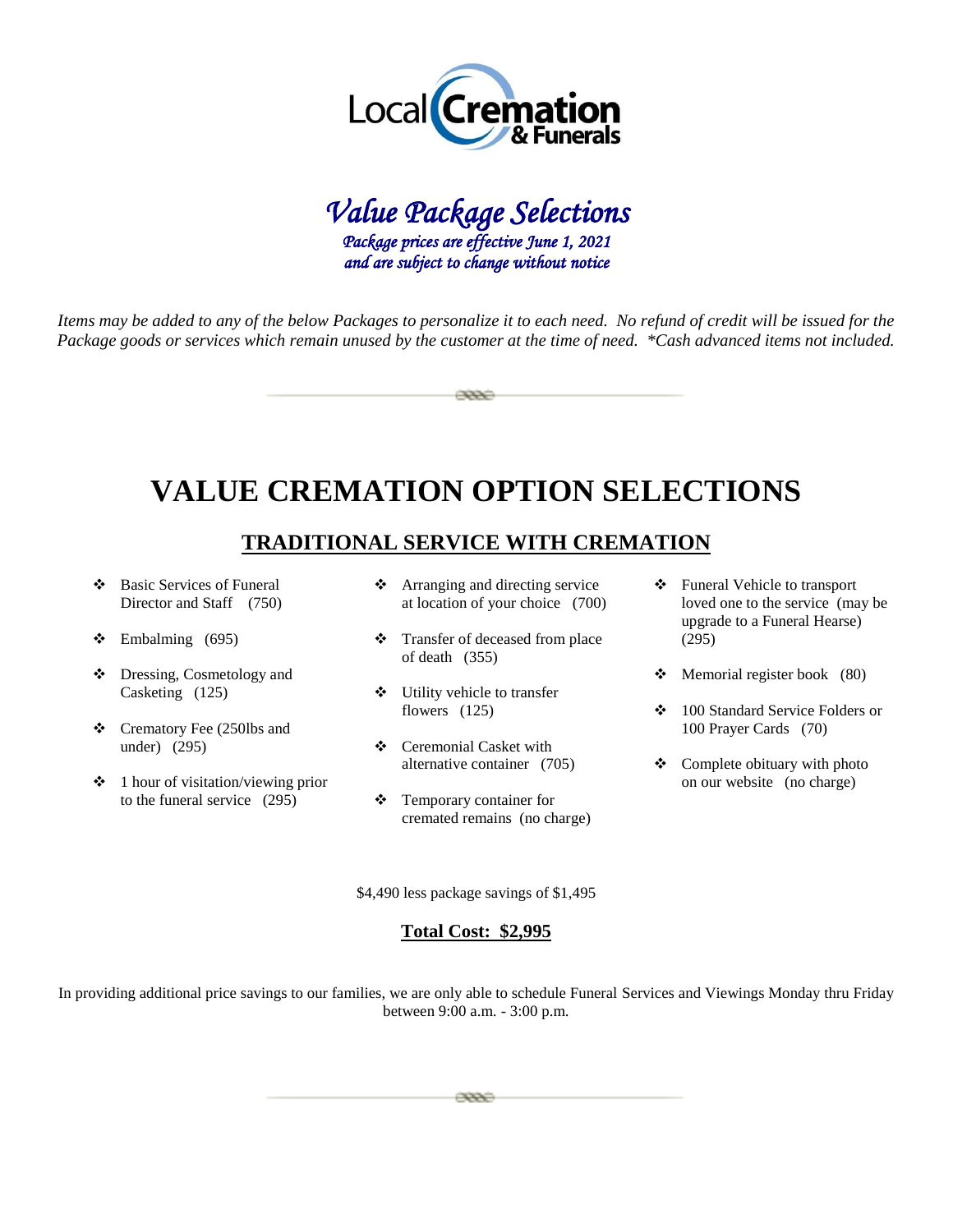# **MEMORIAL OR GRAVESIDE SERVICE WITH CREMATION**

Body Not Present – Urn May Be Present

- Basic Services of Funeral Director and Staff (750)
- Crematory Fee (250lbs and under) (295)
- Arranging and directing memorial or graveside service at location of your choice (395)
- Transfer of deceased from place of death (355)
- Utility vehicle to transfer flowers (125)
- $\triangleleft$  Alternative container (95)
- Temporary container for cremated remains (no charge)
- $\div$  Refrigeration (195)
- $\div$  Memorial register book (80)
- 100 Standard Service Folders or 100 Prayer Cards (70)
- Complete obituary with photo on our website (no charge)

\$2,360 less package savings of \$665

#### **Total Cost: \$1,695\***

In providing additional price savings to our families, we are only able to schedule Funeral Services and Viewings Monday thru Friday between 9:00 a.m. - 3:00 p.m.

esse

# **SIMPLE CREMATION**

- Basic Services of Funeral Director and Staff (750)
- Crematory Fee (250lbs and under) (295)
- Transfer of deceased from place of death (355)
- $\div$  Refrigeration (195)
- Temporary container for cremated remains (no charge)
- $\triangleleft$  Alternative Container (95)
- Complete obituary with photo on our website (no charge)

\$1,690 less package savings of \$695

**Total Cost: \$995\***

**\* Additional fees may apply for Oversize Cremation, Identification Viewing, and Witnessing Cremation**

eee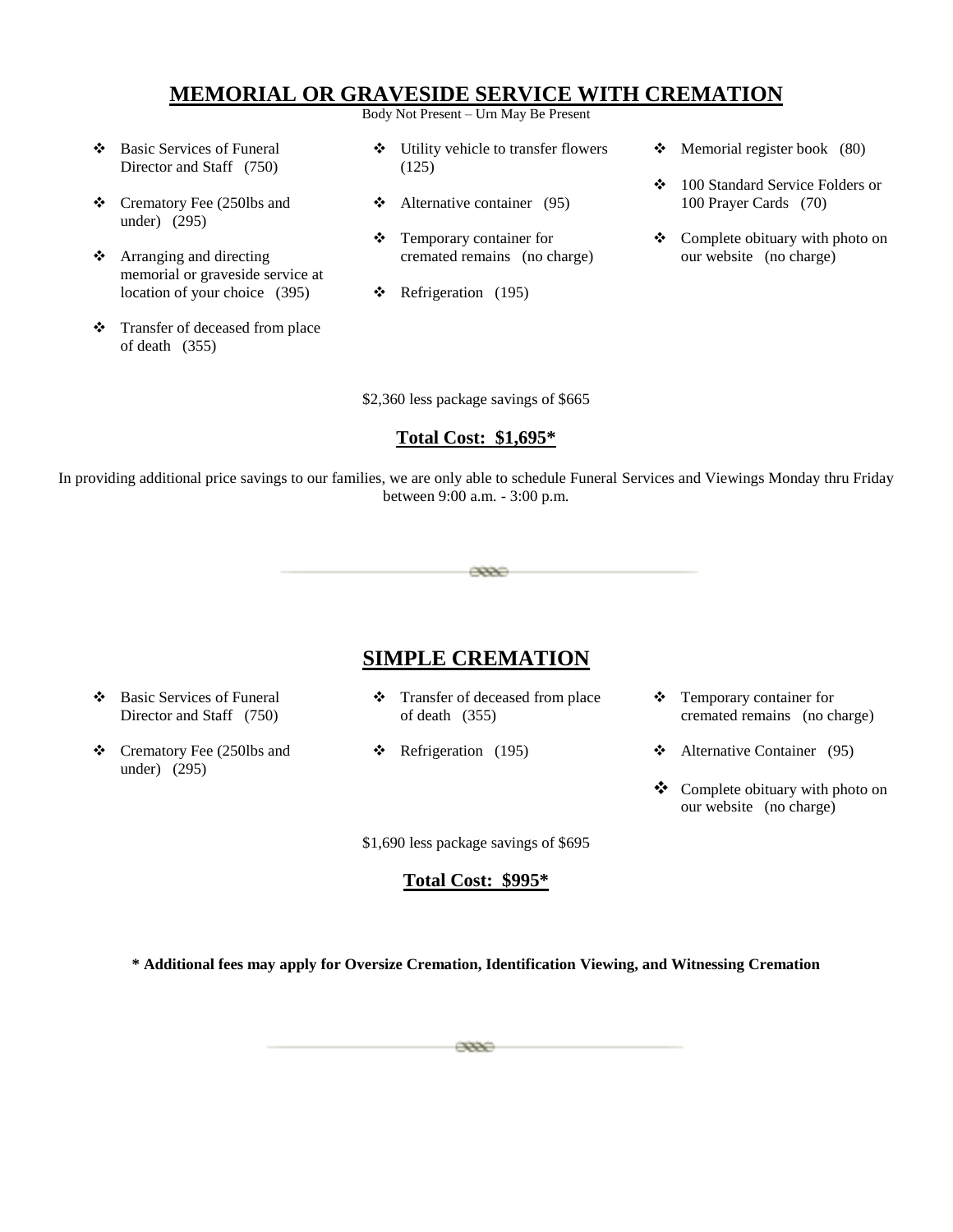# **VALUE BURIAL OPTION SELECTIONS**

# **TRADITIONAL FUNERAL, VISITATION & GRAVESIDE**

- Basic Services of Funeral Director and Staff (750)
- Arranging and directing services at location of your choice (700)
- $\div$  1 hour of visitation/viewing prior to the funeral service (295)
- $\div$  Embalming (695)
- Dressing, Cosmetology and Casketing (125)
- Transfer of deceased from place of death (355)
- Funeral Vehicle to transport loved one to the service (may be upgraded to a Funeral Hearse) (295)
- Utility vehicle to transfer flowers (125)
- $\div$  Graveside (395)

\$4,880 less package savings of \$185

#### **Total Cost: \$4,695\***

 $\div$  20 gauge steel casket (995)

- $\triangleleft$  Memorial register book (80)
- 100 Standard Service Folders or 100 Prayer Cards (70)
- $\triangleleft$  Complete obituary with photo on our website (no charge)

In providing additional price savings to our families, we are only able to schedule Funeral Services and Viewings Monday thru Friday between 9:00 a.m. - 3:00 p.m.

# esse

# **GRAVESIDE BURIAL SERVICE**

- Basic Services of Funeral Director and Staff (750)
- Arranging and directing Graveside service at location of your choice (395)
- $\div$  20 gauge steel casket (995)
- $\triangleleft$  Dressing, minimal enhancements, and Casketing (125)
- Transfer of deceased from place of death (355)
- Economy Vehicle to transport loved one to the service (may be upgraded to a Funeral Hearse) (295)
- Utility vehicle to transfer flowers (125)
- $\div$  Refrigeration (195)
- Complete obituary with photo on our website

\$3,235 less package savings of \$540

#### **Total Cost: \$2,695\***

In providing additional price savings to our families, we are only able to schedule Funeral Services and Viewings Monday thru Friday between 9:00 a.m. - 3:00 p.m.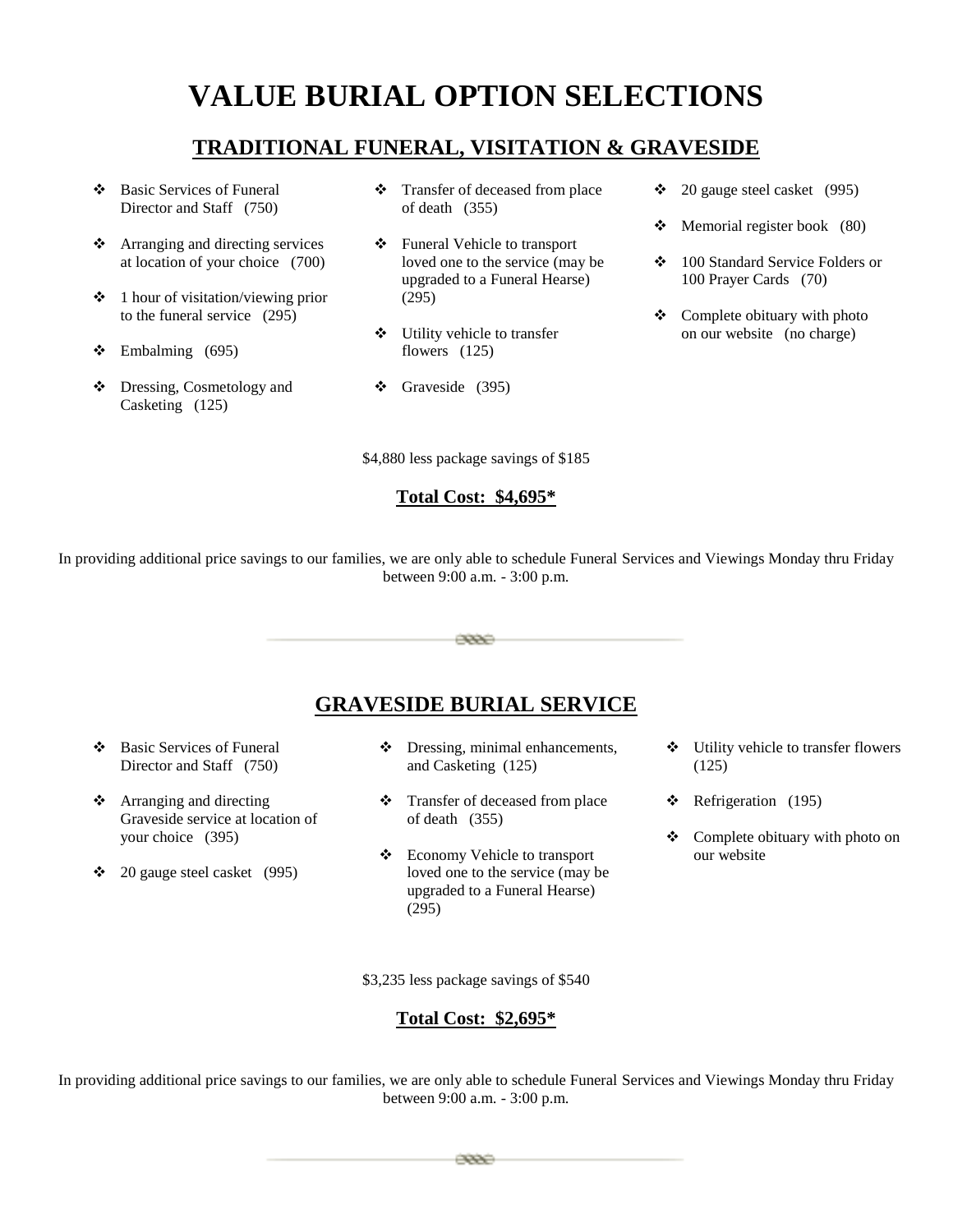

### 12101 Greenville Ave., Suite 118b Dallas, Texas 75243 (214) 343-4040 *SIMPLE DIGNIFIED AFFORDABLE*

## **GENERAL PRICE LIST**

*Prices are effective as of June 1, 2021 and are subject to change without notice.*

The goods and services shown below are those we can provide to our customers. You may choose only the items you desire. However, any funeral arrangements you select will include a charge for our basic services and overhead. If legal or other requirements mean you must buy any items you did not specifically ask for, we will explain the reason in writing on the statement we provide describing the funeral goods and services you selected. Please note that there may be charges for items selected by you that are not described in this price list.

## **PROFESSIONAL SERVICES**

#### **Basic Services of Funeral Director and Staff \$750**

Our fee for the basic services of funeral director and staff includes, but is not limited to, staff to respond to initial request for services; arrangement conference with the family and responsible parties; arrangement of service/tribute including preparation and filing of necessary authorizations and permits, recording vital statistics, preparation and placement of a free obituary notice and coordination with those providing other portions of the funeral, e.g., cemetery, crematory, vault companies and others as required. Also included in this charge are overhead expenses relative to our facilities such as professional licensing, legal and accounting fees, insurance, building and utility expenses, parking lot and grounds, maintenance, taxes, equipment, furnishings, inventory costs, record keeping, secretarial and administrative expenses. This fee for our basic services and overhead will be added to the total cost of the funeral arrangements you select. (This fee is already included in our charges for direct cremations, immediate burials, and forwarding or receiving remains). In addition to our basic services of funeral director and staff, there are additional services of funeral director and staff that may be necessary, depending on what you wish to arrange for a fitting tribute.

## **PREPARATION**

#### **Embalming \$695**

Except in certain special cases, embalming is not required by law. Embalming may be necessary, however, if you select certain funeral arrangements, such as a funeral with viewing. If you do not want embalming, you usually have the right to choose an arrangement that does not require you to pay for it, such as direct cremation or immediate burial.

#### **Other preparation of the deceased**

| A. Cosmetology, dressing, and placement of deceased                                  | \$125 |
|--------------------------------------------------------------------------------------|-------|
| B. Bathing and sanitary procedures for deceased when no embalming has been performed | \$325 |
| C. Necessary Care following an autopsy, organ, bone or tissue donation               | \$195 |
| <b>D.</b> Refrigeration of unembalmed remains*                                       | \$195 |

*\*Normal charge for refrigeration while securing required documents for cremation or burial. Refrigeration beyond time needed to secure documents, when requested by family will be charged at the rate of \$100 per day*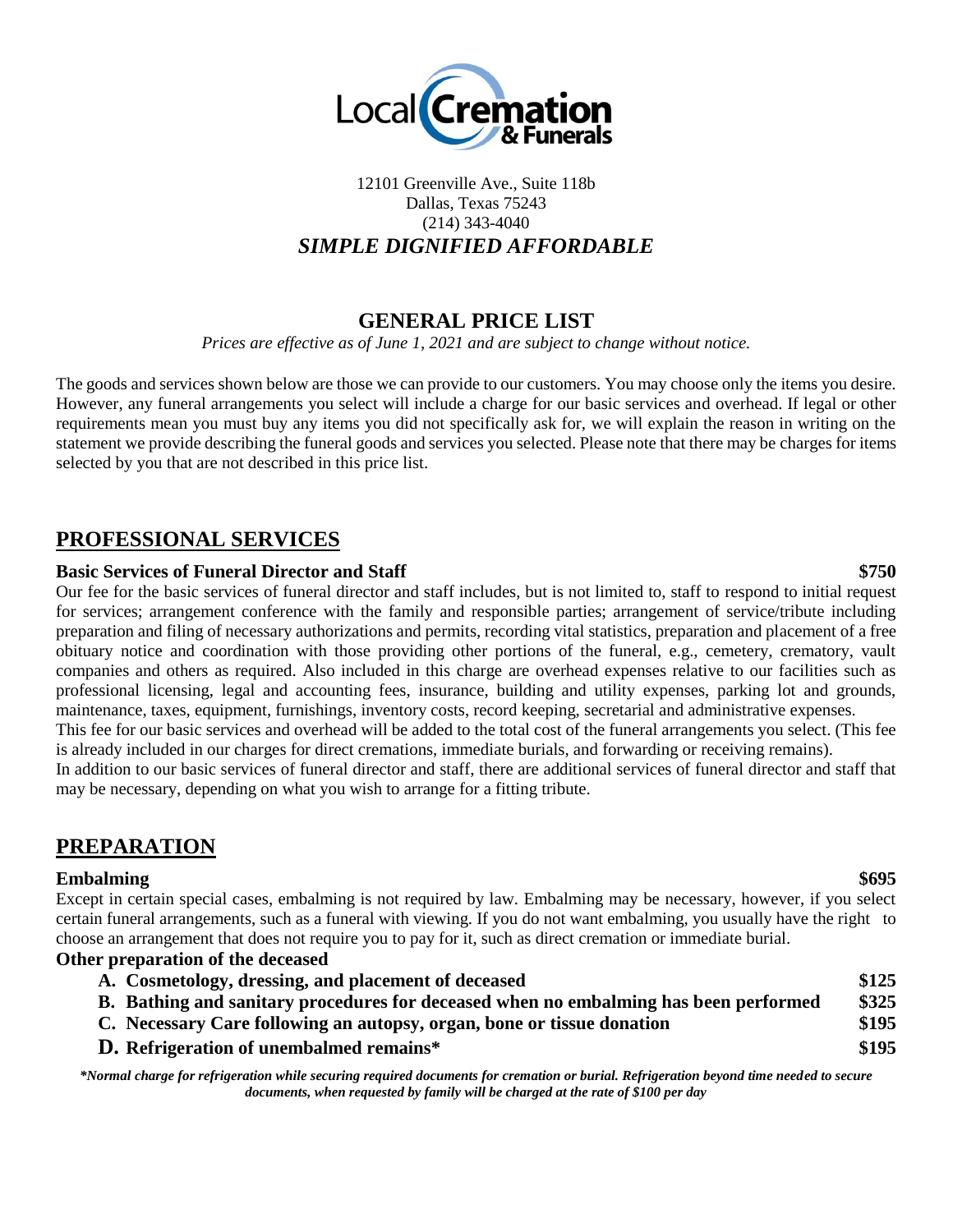# **FACILITIES, EQUIPMENT AND STAFF**

### **Visitation or private viewing at location of your choice \$295**

Our services include: visitation set-up, use of visitation area up to 1 hour, display of floral arrangements, and supervision and attendance during the viewing, visitation or wake. Additional viewing/visitation will be charged at the rate of \$125 per hour. A facilities charge may be added to the cost of the visitation for use.

### **Private Viewing up to 5 people for 20 minutes at our cremation facility \$250**

Includes: Transfer to and from climate-controlled facility, placement of loved one in container selected at viewing window and covered with sheets, use of viewing room for private viewing with up to 5 people present, viewing to last only 20 minutes. Additional fees will apply for private viewing for up to 5 people at other facility if viewing is required after initial identification viewing.

# **Private viewing up to 20 people for 1 hour at our crematory facility \$595**

Includes: Transfer to and from climate-controlled facility, placement of loved one in container selected at viewing window and covered with sheets, use of viewing room for private viewing with up to 20 people present, viewing to last for 1 hour.

#### Witness Insertion of deceased into the crematory - 5 minute, up to 20 people \$195  **\*\*\***DOES NOT INCLUDE VIEWING\*\*\*

### **Private witness of insertion into the crematory AND viewing up to 20 people for 1 hour \$790** Includes: Transfer to and from climate-controlled facility, placement of loved one in container selected at viewing window and covered with sheets, use of viewing room for private viewing. Also includes Witnessing the insertion into the crematory and the start of the cremation process. Must be purchased even to be present in the building when cremation takes place, even though you do not want to see the start of the cremation process.

### **Funeral or memorial service at other facility (other facilities fees may apply) \$700**

Includes: Coordination of the funeral arrangements, supervision of funeral and staff to coordinate the funeral ceremony, supervision of committal or disposition service, setup of facilities for funeral ceremony or equipment and additional staff necessary.

### **Graveside Service \$395**

Includes: Coordination of the funeral arrangements at graveside, supervision of the graveside service, equipment and staff necessary to conduct the graveside service.

*In providing price savings to our families, we schedule all arrangements conferences during our normal business hours which are Monday through Friday from 9am to 4pm. Additionally, we will not have services, private viewings, or cremation witness' on weekends, Easter, Memorial Day, Fourth of July, Thanksgiving Day, Christmas Day, nor on New Year's Day.* 

*We are always available every single day and night, to take a deceased person into our care.*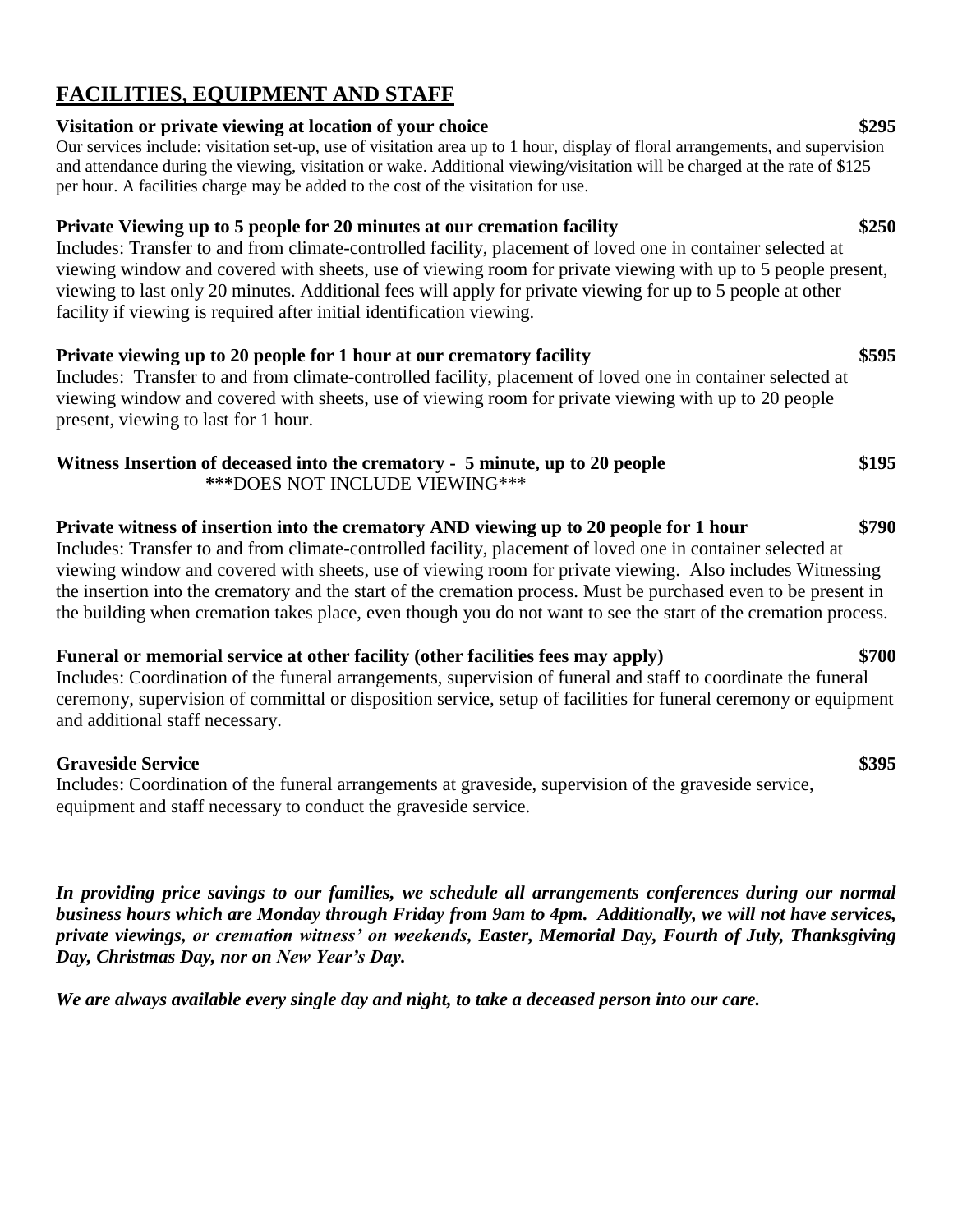#### **AUTOMOTIVE EQUIPMENT (30 MILE RADIUS) INCLUDES VEHICLE AND PERSONNEL**

| A. Transfer of deceased from place of death                                                                                                                                                                                                                | \$355 |
|------------------------------------------------------------------------------------------------------------------------------------------------------------------------------------------------------------------------------------------------------------|-------|
| (Home removal with Funeral director and attendant add \$100)                                                                                                                                                                                               |       |
| B. Transfer to or from place of autopsy, to or from Airport                                                                                                                                                                                                | \$195 |
| C. Funeral vehicle or coach per use                                                                                                                                                                                                                        | \$455 |
| D. Economy vehicle (for use on graveside services or economy service options)                                                                                                                                                                              | \$295 |
| E. Utility vehicle (multi-purpose auto used to transfer flowers, equipment, to file legal documents.)                                                                                                                                                      | \$125 |
| F. Limousine - $3\frac{1}{2}$ hour use (Additional use over $3\frac{1}{2}$ hour \$50 per 30 minute increments)                                                                                                                                             | \$395 |
| G. Transfer of cremated remains to family home, cemetery to include DFW National Cemetery                                                                                                                                                                  | \$195 |
| H. Motorcycle Escorts per motorcycle (two motorcycle minimum)                                                                                                                                                                                              | \$250 |
| Transportation outside 25 miles local service radius subject to additional charge of \$3.00 per mile (one way) per vehicle and<br>overnight charges of \$150 per night if applicable. This does not include airline charges or charges from other carriers |       |

### **STATIONERY ITEMS**

| <b>Standard Register Book</b>                         | \$80  |
|-------------------------------------------------------|-------|
| <b>Quantity of 100 Standard Memorial Folders</b>      | \$70  |
| <b>Quantity of 100 Standard Prayer Cards</b>          | \$70  |
| <b>Quantity of 100 Deluxe Picture Service Folders</b> | \$195 |
| <b>Quantity of 100 Deluxe Prayer Cards</b>            | \$195 |

## **SPECIAL CHARGES**

#### **Forwarding of Remains to another Funeral Home \$1,995**

This charge includes transfer of deceased to our funeral home, basic services of funeral director and staff, embalming, necessary authorizations, and local transportation to airport or service vehicle and first 30 mile of transportation. This charge does not include visitation, rites or ceremonies prior to forwarding of the remains.

A. With minimum shipping container  $$2,290$ B. With casket selected from our funeral home \$2,290 to \$4520 Air Tray to encase casket for air transit  $$195$ Combination Shipping Unit for air transit \$295

#### **Receiving of Remains from another Funeral Home \$1,355**

This charge includes transfer of deceased to funeral home, transportation of deceased to cemetery, and basic services of funeral director and staff. This charge does not include visitation, rites, ceremonies, and cemetery or crematory fees.

### **Immediate Burial \$1,355 to \$3,825**

This charge includes transfer of remains to our funeral home, local transportation to the cemetery, necessary authorizations and basic services of funeral director and staff. This charge does not include the use of facilities and staff or any visitation or ceremony, public or private prior to burial. The time of burial will be determined by the funeral home dependent upon current scheduling and commitments. With casket provided by purchaser  $\frac{1}{355}$ 

| with casket provided by purchaser          | 31.333             |
|--------------------------------------------|--------------------|
| With alternative container                 | \$1,450            |
| With casket selected from our funeral home | \$2,150 to \$3,825 |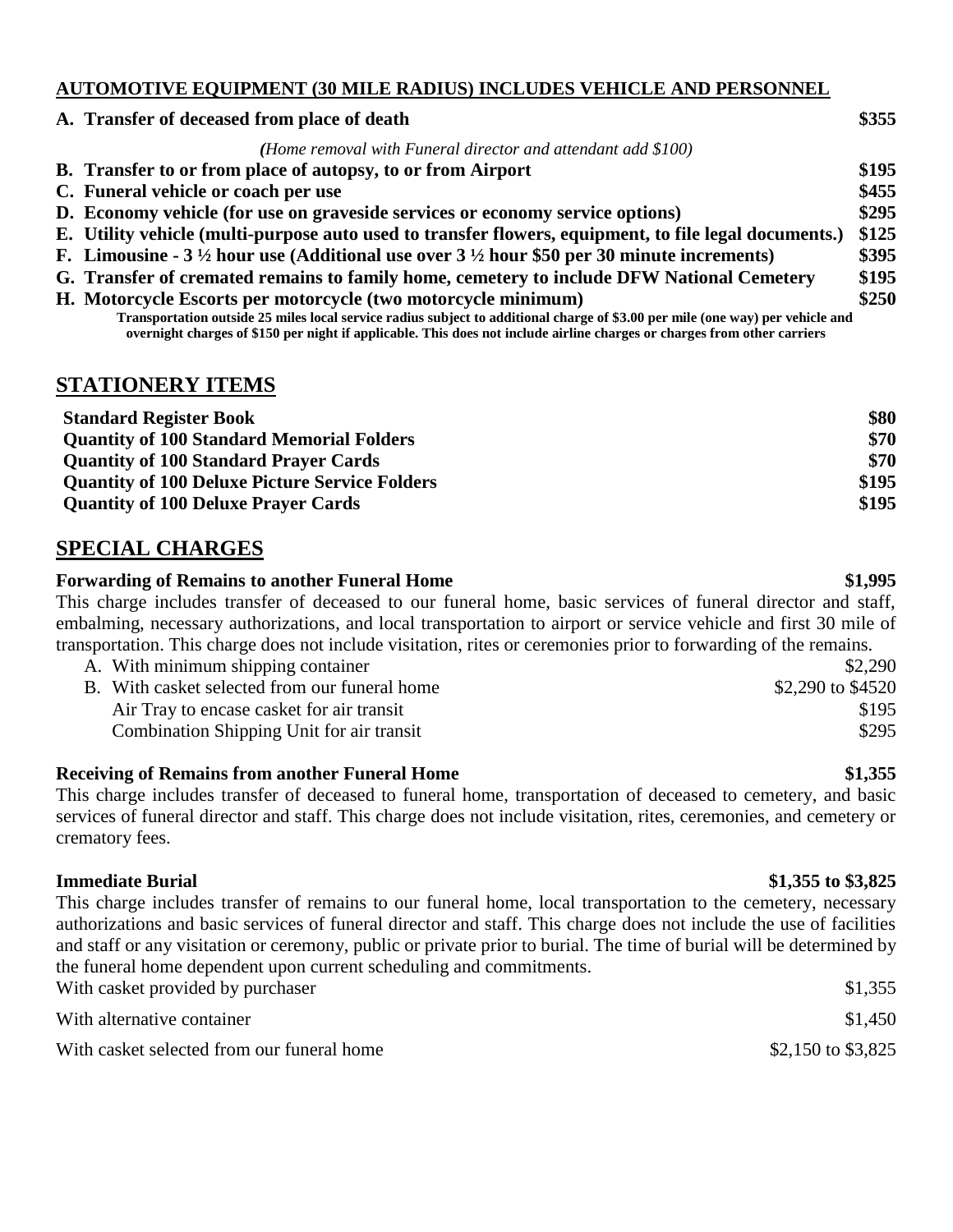# **Direct Cremation up to 250 lbs**\*. \$1,395 to \$3,620

This charge for a direct cremation includes transfer of deceased to the funeral home, necessary authorizations, basic service of funeral director and staff, refrigeration and crematory fee. This charge does not include the use of facilities and staff, any visitation or ceremony public or private prior to the cremation. If you want to arrange a direct cremation, you can use an alternative container. Alternative containers encase the body and can be made of materials like fiberboard or composition materials (with or without an outside covering). The containers we provide are made of heavy Michelman coated cardboard with no liner.

| A. Direct cremation with container provided by purchaser                                   | \$1,395            |
|--------------------------------------------------------------------------------------------|--------------------|
| B. Direct cremation with alternative container selected from our funeral home              | \$1,490            |
| C. Direct cremation with casket selected from our funeral home                             | \$1,690 to \$4,120 |
| D. Expedited cremation (cremation within 24 hrs. of all cremation authorization paperwork) | \$300              |
| E. Cremations over 250 lbs. additional                                                     | \$195 to \$525     |
| F. Infant cremation and temporary urn                                                      | \$295              |

For additional service options available to our families choosing cremation, please refer to the supplement to the general price list titled "Value Package Selections".

### **Merchandise**

#### **(A complete price list will be available at the funeral home)**

| A. Caskets                 | \$295 to \$2,525 |
|----------------------------|------------------|
| B. Outer burial containers | \$895 to \$9,995 |
| C. Urns                    | \$45 to \$2,665  |
| D. Urn Vault               | \$135 to 395     |

### **Additional Services and Ancillary Items**

| Home removal requiring funeral director and second staff member                              | \$100                    |
|----------------------------------------------------------------------------------------------|--------------------------|
| <b>Crematory Fee</b>                                                                         | \$295                    |
| Expedited cremation (cremation within 24 hrs. of all cremation authorization paperwork)      | \$300                    |
| Oversized cremation for weight from 251-350 lbs., Oversized container, extra attendants      | \$195                    |
| Oversized cremation for weight from 351-450 lbs. Oversized container, extra attendants       | \$325                    |
| Oversized cremation for weight from 451-550 lbs. Oversized container, extra attendants       | \$425                    |
| Oversized cremation for weight from 551 lbs. Oversized container, extra attendants           | \$525                    |
| (We are unable to handle deceased weighing over 600 lbs.)                                    |                          |
| Witness and starting the cremation process at our crematory, includes viewing for 10 minutes | \$345                    |
| Scattering of cremated remains within the Dallas Fort Worth Area                             | \$295                    |
| Engraving Urns start at                                                                      | \$75                     |
| Packing, Delivering, and shipping cremated remains via priority express mail (US Domestic)   | $$125$ and up            |
| Residential or cemetery delivery of cremated remains within 30 miles of funeral home         | \$195                    |
| Filing paperwork beyond the normal cremation/burial documents for each                       | \$50                     |
| Processing, mailing and certifying original copies of death certificate                      | \$50                     |
| Driving paper death certificate to doctor and then to local registrar                        | \$100                    |
| Finalizing and detailing obituary for newspaper                                              | \$40                     |
| Processing, scheduling and filing paperwork for DFW national cemetery and military honors    | \$95                     |
| Life Tribute DVD (up to 35 pictures)                                                         | \$100                    |
| Each additional copy (may be ordered at any time)                                            | $$15 + tax$ and shipping |
| Flag Case with name plate                                                                    | \$100                    |
| Overnight lodging and meal fee for driver on overland transportation of remains (per Night)  | \$150                    |
|                                                                                              |                          |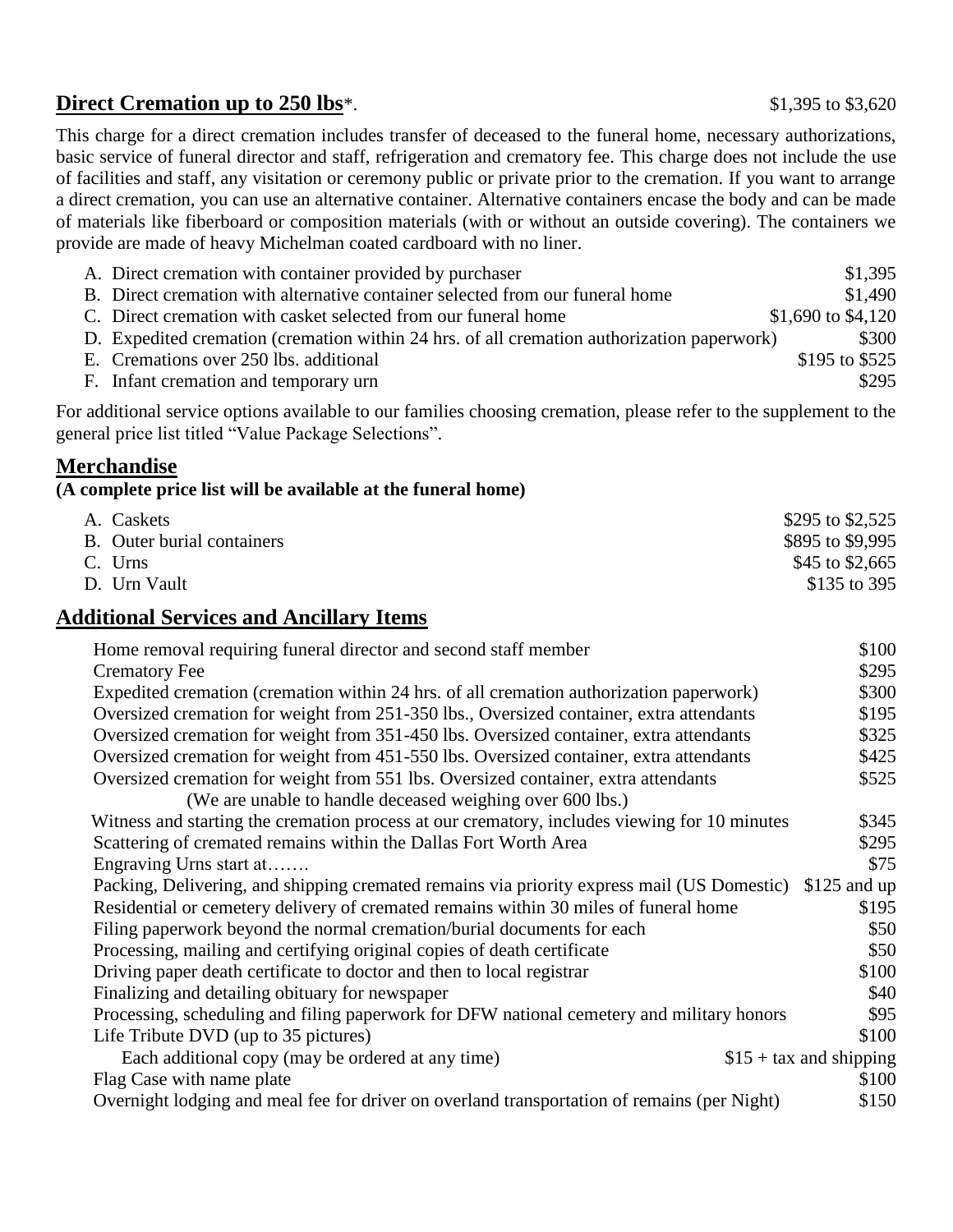# **Funeral Home Payment Policy**

#### *Local Cremation and Funerals* **payment policy requires all fees be paid in full or secured 24 hours prior to services.**

# **Payment Options**

#### *Cash/Check or Credit Card Payments*

Payment in full via cash, check or credit card. We accept Visa, Master Card, Discover and American Express. If paying by cash, the IRS requires that we obtain a copy of the purchaser and payer's Social Security card and driver's license to be in compliance with IRS Form 8300.

#### *Insurance Assignment*

Proceeds from one or more insurance policy or policies may be assigned to the funeral home in an amount sufficient to satisfy the balance of our services as long as the insurance can be verified before the burial or cremation, and the insurance company will accept the funeral home assignment. All parties involved in the insurance policy must agree to the assignment. ie…. beneficiaries, insurance company, etc. There is a one-time filing fee of \$50.00 for processing each insurance policy we process regardless if there is an insurance assignment or not.

We are unable to accept any insurance policy that is in its contestable period. A contestable period usually is two years from the date the policy goes into force. We are also unable to accept any insurance policy that is deemed non-assignable by the insurance company underwriting the policy.

Funeral Directors Life Insurance Company is who *Local Cremation and Funerals* uses for pre-arranged insurance funded funeral benefits.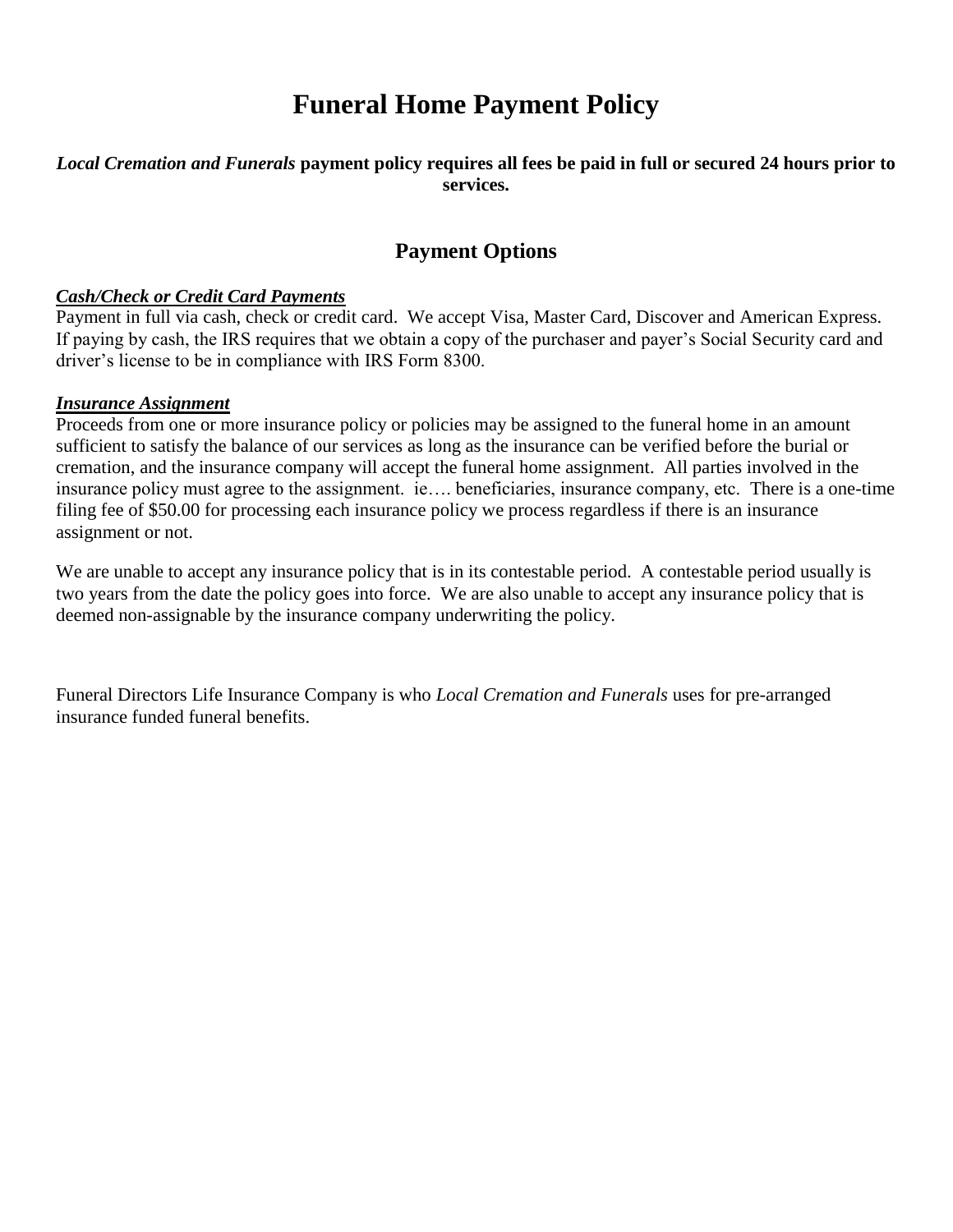

12101 Greenville Ave., Suite 118b Dallas, Texas 75243 (214) 343-4040

#### CASKET PRICE LIST

These prices are effective as of June 1, 2021 and subject to change without notice.

#### *WOOD CASKET SELECTIONS*

| Dakota Solid Poplar Hardwood, Custom Weave Interior               | \$2,525 |
|-------------------------------------------------------------------|---------|
| <b>Frontier</b> Solid Pine Hardwood, Crepe Interior               | \$1,595 |
| <b>Freemont</b> Solid Poplar Hardwood, Crepe Interior             | \$1,495 |
| <b>Lonkay</b> Veneer Satin Finish Poplar Hardwood, Crepe Interior | \$1,295 |
| Kenton Veneer Medium Satin Finish Poplar Rosetan Crepe Interior   | \$1,095 |
| Lancaster Veneer Poplar Hardwood, Rosetan Crepe Interior          | \$995   |
| <b>Mountain</b> Oak Ceremonial Casket Solid Oak, Crepe Interior   | \$705   |

#### *STEEL CASKET SELECTIONS*

| <b>Petal Pink</b> (A04321) 18ga Steel Pink Finish, Custom Velvet interior | \$1,995 |
|---------------------------------------------------------------------------|---------|
| Alpine White Empress (A05010) 18ga Steel White Finish, Custom Velvet      | \$1,895 |
| Benson Ocean Blue (V16140) 18ga Steel Blue Finish, Crepe Interior         | \$1,695 |
| Trojan Gunmetal (A19342) 18ga Steel Silver Finish, Crepe Interior         | \$1,695 |
| <b>Blue Mist</b> (V16150) 18ga Steel Blue/Green Finish Crepe Interior     | \$1,695 |
| <b>White</b> (V11050) 20ga Steel White Finish, Crepe Interior             | \$1,295 |
| <b>Pewter</b> (V11055) 20ga Steel Silver Finish, Crepe Interior           | \$995   |
| <b>Blue</b> (V07090) 20ga Steel Blue Finish, Crepe Interior               | \$995   |
| Lila (V11040) 20ga Steel Pink Finish, Crepe Interior                      | \$995   |
| Morton (V11045) 20ga Steel Blue Finish, Crepe Interior                    | \$995   |

#### *ALTERNATIVE CONTAINERS*

| <b>Canton</b> Fiberboard, Ivory Crepe Interior                  | \$795 |
|-----------------------------------------------------------------|-------|
| <b>Formal</b> Fiberboard, Crepe Interior                        | \$295 |
| <b>Simple Alternative Container Cardboard Brown No Interior</b> | \$95  |

\*\* Alternative containers are designed for cremation and do not have hardwood or handles that provide extra stability for handling. As such, alternative containers may not be suitable for extensive handling or transportation for off-site services. \*\*

.

*DISCLAIMER OF WARRANTIES: Local Cremation and Funerals makes no representations or warranties regarding urns, caskets, outer burial containers, or other funeral home goods sold by the funeral home. The only warranties, expressed or implied, granted in connection with goods sold with the funeral services are the express written warranties, if any, extended by the manufactures thereof. No other warranties, expressed or implied, including the implied warranties of merchantability or fitness for a particular purpose, are extended by the funeral home.*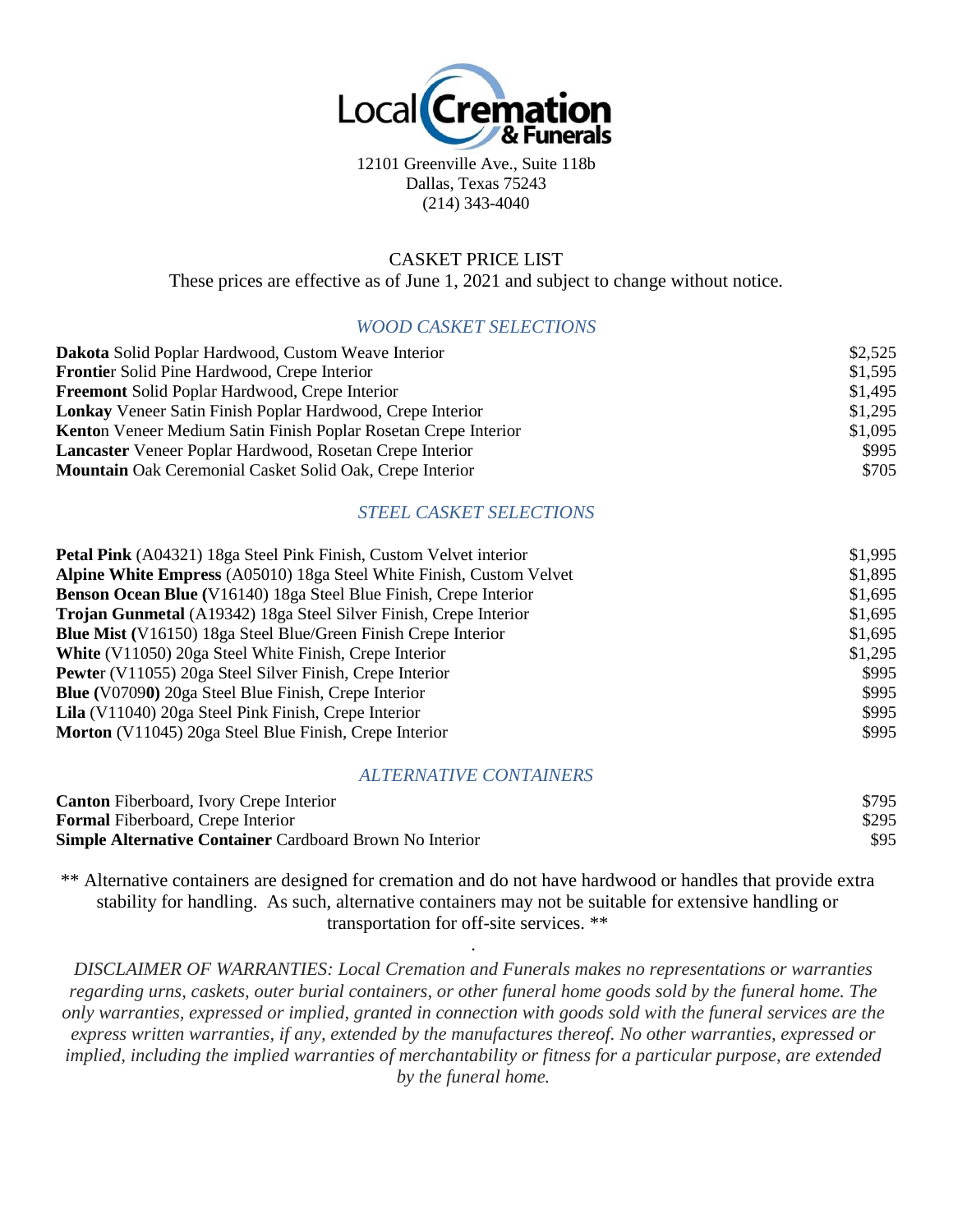

12101 Greenville Ave., Suite 118b Dallas, Texas 75243 (214) 343-4040

#### OUTER BURIAL CONTAINER PRICE LIST These prices are effective as of June 1, 2021 and subject to change without notice.

#### *CLARK METAL VAULTS SELECTIONS*

| <b>10 Gauge Solid Copper</b>              |                               | \$14,995             |
|-------------------------------------------|-------------------------------|----------------------|
| <b>12 Gauge Solid Copper</b>              |                               | \$9,725              |
| <b>12 Gauge Stainless Steel</b>           |                               | \$4,450              |
| <b>7 Gauge Galvanized Steel</b>           |                               | \$2,295              |
| .125" Aluminum Series                     |                               |                      |
| 5052                                      |                               | \$1,995              |
| <b>10 Gauge Galvanized Steel</b>          |                               | \$1,895              |
| <b>12 Gauge Galvanized American Valor</b> |                               | \$1,695              |
| <b>12 Gauge Galvanized Steel</b>          |                               | \$1,695              |
| <b>12 Gauge Standard Steel</b>            |                               | \$1,395              |
| 12 Gauge Standard Urn Vault               |                               | <sup>\$</sup><br>395 |
|                                           | <b>GRAVE LINER SELECTIONS</b> |                      |
| 13 Gauge Steel Grave Liner                |                               | 895                  |

| <b>13 Gauge Steel Grave Liner</b>         | \$ 895 |
|-------------------------------------------|--------|
| <b>Concrete Standard Grave Liner</b>      | \$ 895 |
| <b>Crown Polyurethane Urn Grave Liner</b> | \$ 195 |

*All outer burial containers are subject to manufacturers and cemetery charges beyond the control of Local Cremation and Funerals. These charges may include, but not limited to, setting fees, delivery fees, distance traveled fees, etc.*

*In most areas of the country, state or local law does not require that you purchase a container to surround the casket in the grave. However, many cemeteries require that you have such a container so that the grave will not sink in. Either a grave liner or a burial vault will satisfy these requirements.*

*DISCLAIMER OF WARRANTIES: Local Cremation and Funerals makes no representations or warranties regarding urns, caskets, outer burial containers, or other funeral home goods sold by the funeral home. The only warranties, expressed or implied, granted in connection with goods sold with the funeral services are the express written warranties, if any, extended by the manufactures thereof. No other warranties, expressed or implied, including the implied warranties of merchantability or fitness for a particular purpose, are extended by the funeral home.*